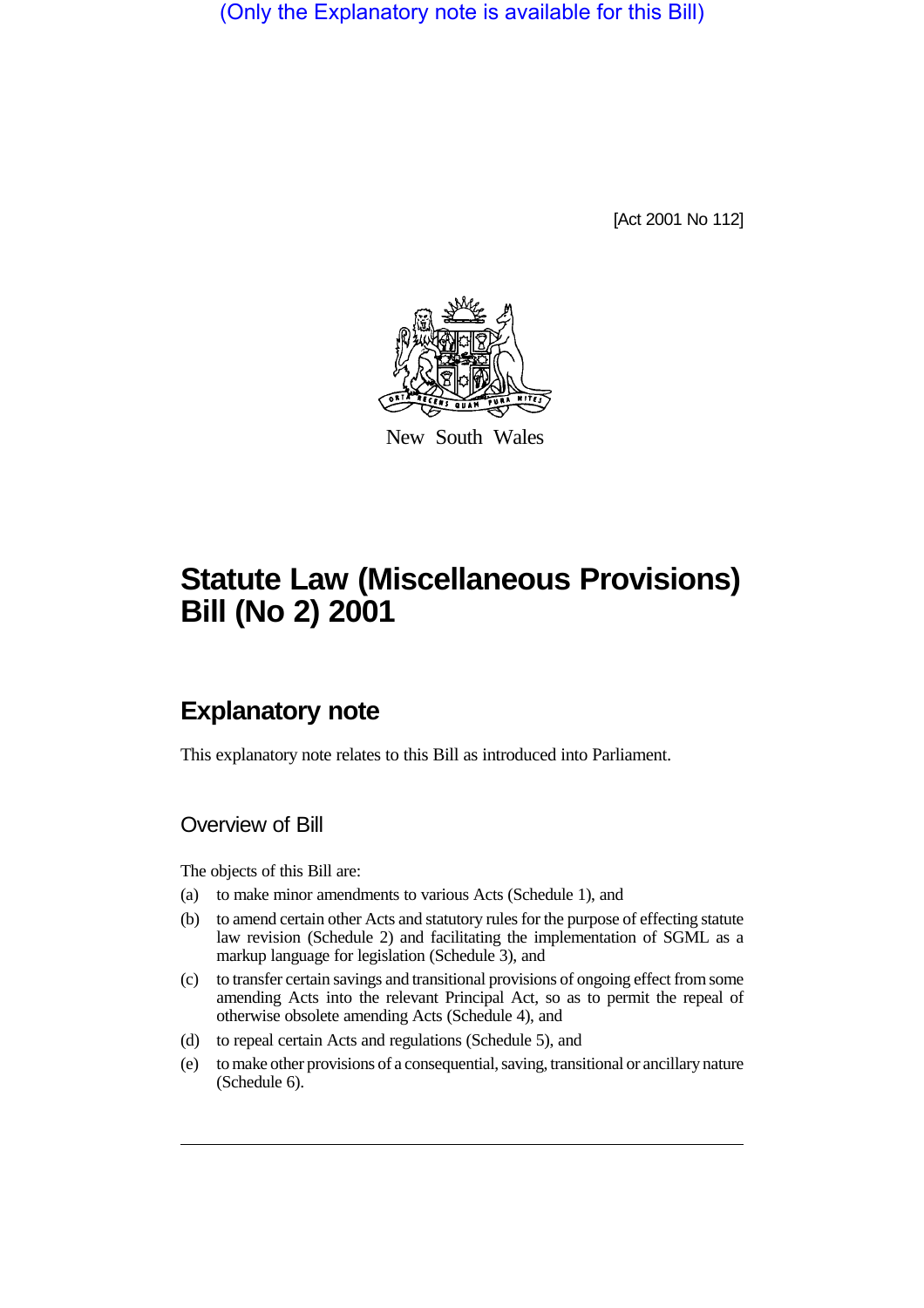Statute Law (Miscellaneous Provisions) Bill (No 2) 2001 [Act 2001 No 112]

Explanatory note

## Outline of provisions

**Clause 1** sets out the name (also called the short title) of the proposed Act.

**Clause 2** provides for the commencement of the proposed Act.

**Clauses 3–5** are machinery provisions that give effect to the Schedules to the proposed Act containing amendments, repeals and savings, transitional and other provisions.

**Clause 6** makes it clear that the explanatory notes contained in the Schedules do not form part of the proposed Act.

#### **Schedule 1 Minor amendments**

**Schedule 1** makes amendments to the following Acts: *Administrative Decisions Legislation Amendment Act 1997 No 77 Adoption Act 2000 No 75 Building and Construction Industry Long Service Payments Act 1986 No 19 Children and Young Persons (Care and Protection) Act 1998 No 157 Coal Ownership (Restitution) Act 1990 No 19 Community Land Management Act 1989 No 202 Companion Animals Act 1998 No 87 Co-operatives Act 1992 No 18 Defamation Act 1974 No 18 Employment Agents Act 1996 No 18 Fines Act 1996 No 99 Geographical Names Act 1966 No 13 Guardianship Act 1987 No 257 Health Administration Act 1982 No 135 Home Building Act 1989 No 147 Independent Pricing and Regulatory Tribunal Act 1992 No 39 Law and Justice Foundation Act 2000 No 97 Legal Profession Act 1987 No 109 Local Government Act 1993 No 30*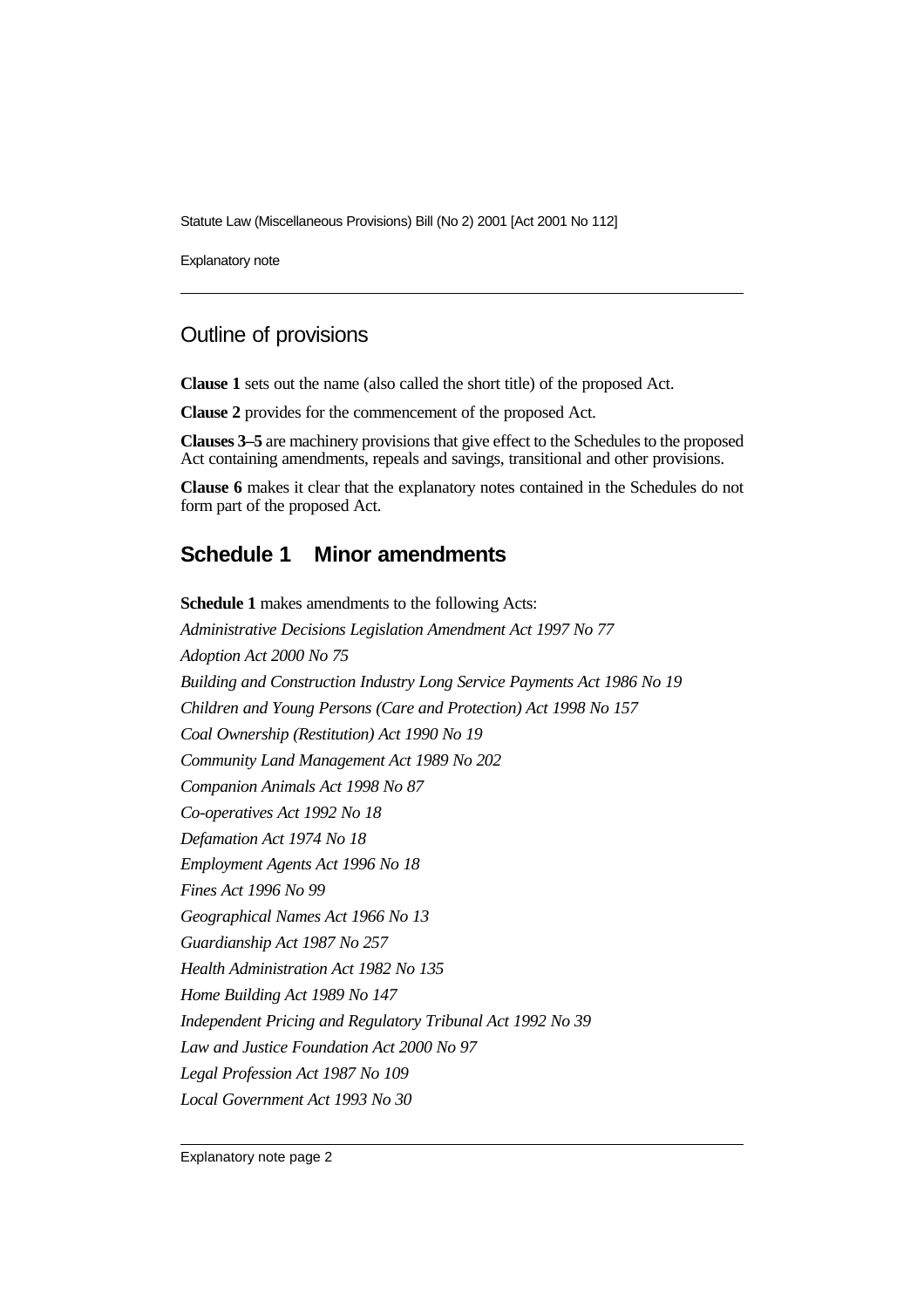Statute Law (Miscellaneous Provisions) Bill (No 2) 2001 [Act 2001 No 112]

Explanatory note

*Mining Act 1992 No 29*

*Motor Accidents Compensation Act 1999 No 41*

*Occupational Health and Safety Act 2000 No 40*

*Petroleum (Onshore) Act 1991 No 84*

*Protected Disclosures Act 1994 No 92*

*Stock (Chemical Residues) Act 1975 No 26*

*Tow Truck Industry Act 1998 No 111*

*Travel Agents Act 1986 No 5*

*Valuers Registration Act 1975 No 92*

The amendments to each Act are explained in detail in the explanatory note relating to the Act concerned set out in Schedule 1.

#### **Schedule 2 Amendments by way of statute law revision**

**Schedule 2** amends certain Acts and statutory rules for the purpose of effecting statute law revision. A number of other amendments are made relating to formal drafting matters and minor corrections.

The amendments to each Act are explained in detail in the explanatory note relating to the Act concerned set out in Schedule 2.

### **Schedule 3 Amendments to facilitate the implementation of SGML as a markup language for legislation**

The Parliamentary Counsel's Office, which is responsible for the compilation and maintenance of the New South Wales legislation database, is developing a new drafting and database system. The new system is based on SGML (Standard Generalised Markup Language) and will improve the portability and accessibility of legislative data. Some features of legislation, particularly older Acts, are incompatible with the proposed system.

**Schedule 3** amends Acts to overcome these problems for the purpose of facilitating the implementation of SGML.